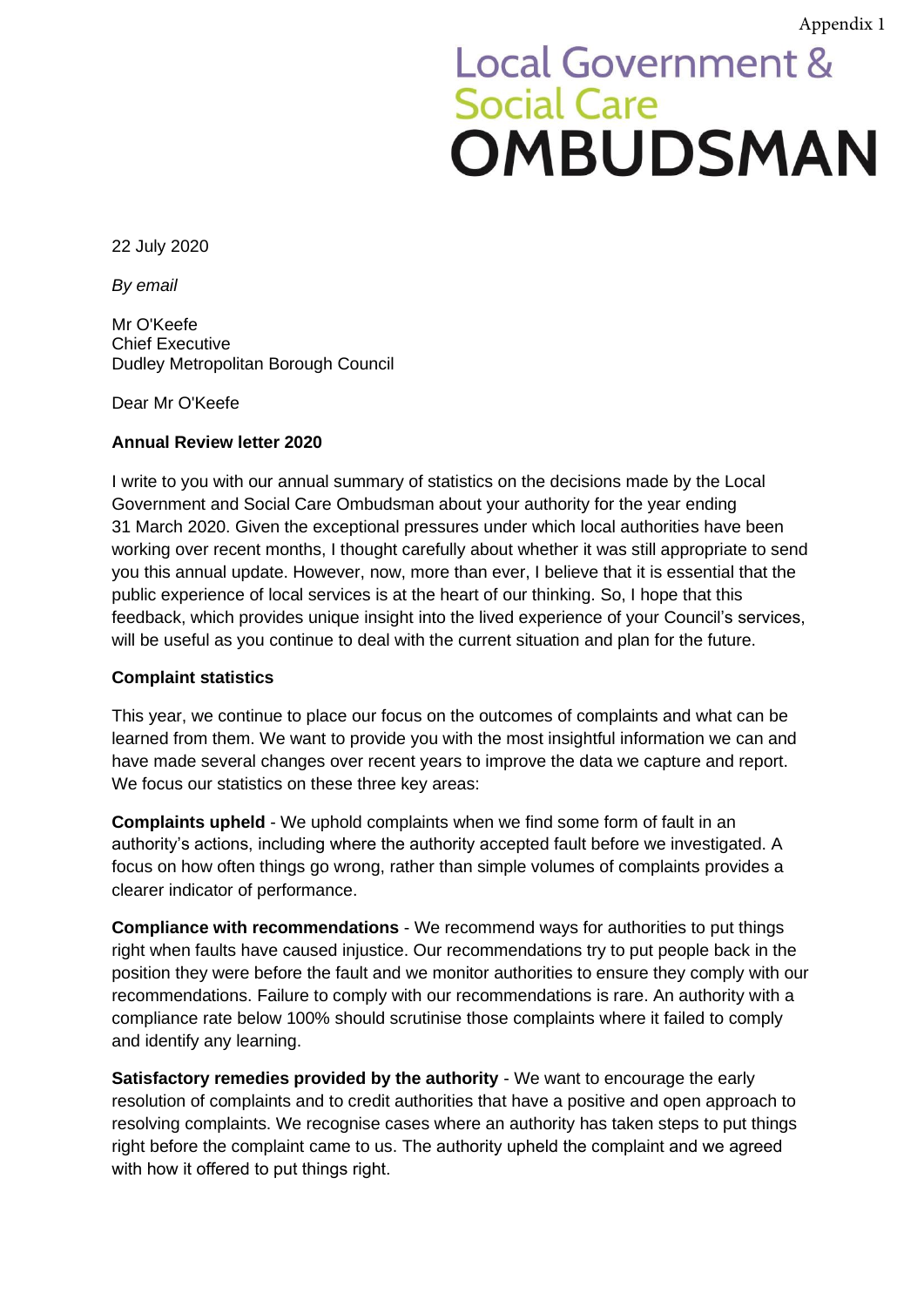Finally, we compare the three key annual statistics for your authority with similar types of authorities to work out an average level of performance. We do this for County Councils, District Councils, Metropolitan Boroughs, Unitary Councils, and London Boroughs.

This data will be uploaded to our interactive map, [Your council's performance,](https://www.lgo.org.uk/your-councils-performance) along with a copy of this letter on 29 July 2020, and our Review of Local Government Complaints. For further information on how to interpret our statistics, please visit our [website.](https://www.lgo.org.uk/information-centre/reports/annual-review-reports/interpreting-local-authority-statistics)

This year, I issued a public report about your Council involving a delayed Education, Health and Care Plan (EHCP). It also delayed in dealing with the complaint. The Council was asked to pay the complainant £2,300 for the loss of specialist education for the child and the time and trouble they were put to. I also asked you to provide details of the training provided to staff to reduce the risk of delay occurring in other cases.

I am pleased you provided evidence of compliance with the recommendations made enabling me to confirm satisfaction with the actions taken.

Unfortunately, your Council responded less positively in a second case concerning charging for adult social care. I issued a further report after the Council failed to comply with the recommendations made in a 2017 report. These included changing your procedures in respect of the administration of third-party top ups to minimise the chance of recurrence of the issues identified by the investigation. The reasons you gave for not changing the procedures were inadequate and you were asked to provide cogent reasons for continuing with a system where third parties are not given a choice to pay the top-up to the Council if they wish to do so. We do not consider the Council's system to be in line with Statutory Guidance.

You wrote to us after cabinet and full council meetings were held in February 2020. Neither the minutes of those meetings, nor your letter gave any reasons for continuing to depart from Statutory Guidance. It is extremely disappointing that despite being given a further opportunity to explain your reasoning, the Council has fundamentally failed to do so. I am not satisfied you have complied with the recommendations in the report or further report and the Council's failure to explain itself is almost unprecedented. I am likely to require you to publish a statement of non-compliance to highlight the issues and will contact you in due course about this.

## **Resources to help you get it right**

There are a range of resources available that can support you to place the learning from complaints, about your authority and others, at the heart of your system of corporate governance. Your [council's performance](https://www.lgo.org.uk/your-councils-performance) launched last year and puts our data and information about councils in one place. Again, the emphasis is on learning, not numbers. You can find the decisions we have made, public reports we have issued, and the service improvements your Council has agreed to make as a result of our investigations, as well as previous annual review letters.

I would encourage you to share the tool with colleagues and elected members; the information can provide valuable insights into service areas, early warning signs of problems and is a key source of information for governance, audit, risk and scrutiny functions.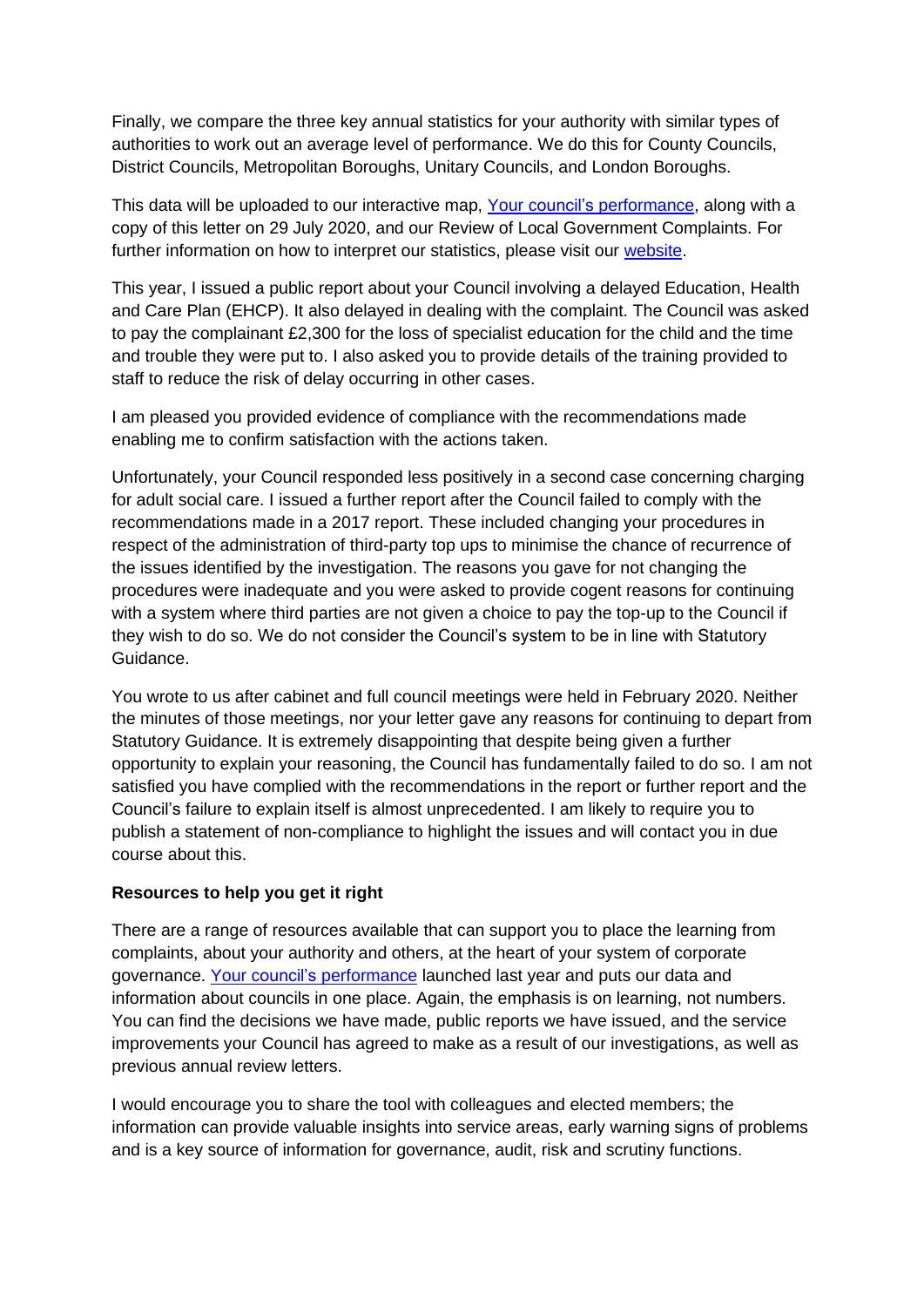Earlier this year, we held our link officer seminars in London, Bristol, Leeds and Birmingham. Attended by 178 delegates from 143 local authorities, we focused on maximising the impact of complaints, making sure the right person is involved with complaints at the right time, and how to overcome common challenges.

We have a well-established and successful training programme supporting local authorities and independent care providers to help improve local complaint handling. During the year, we delivered 118 courses, training more than 1,400 people. This is 47 more courses than we delivered last year and included more training to adult social care providers than ever before. To find out more visit [www.lgo.org.uk/training.](http://www.lgo.org.uk/training)

Yours sincerely,

Michael King Local Government and Social Care Ombudsman Chair, Commission for Local Administration in England